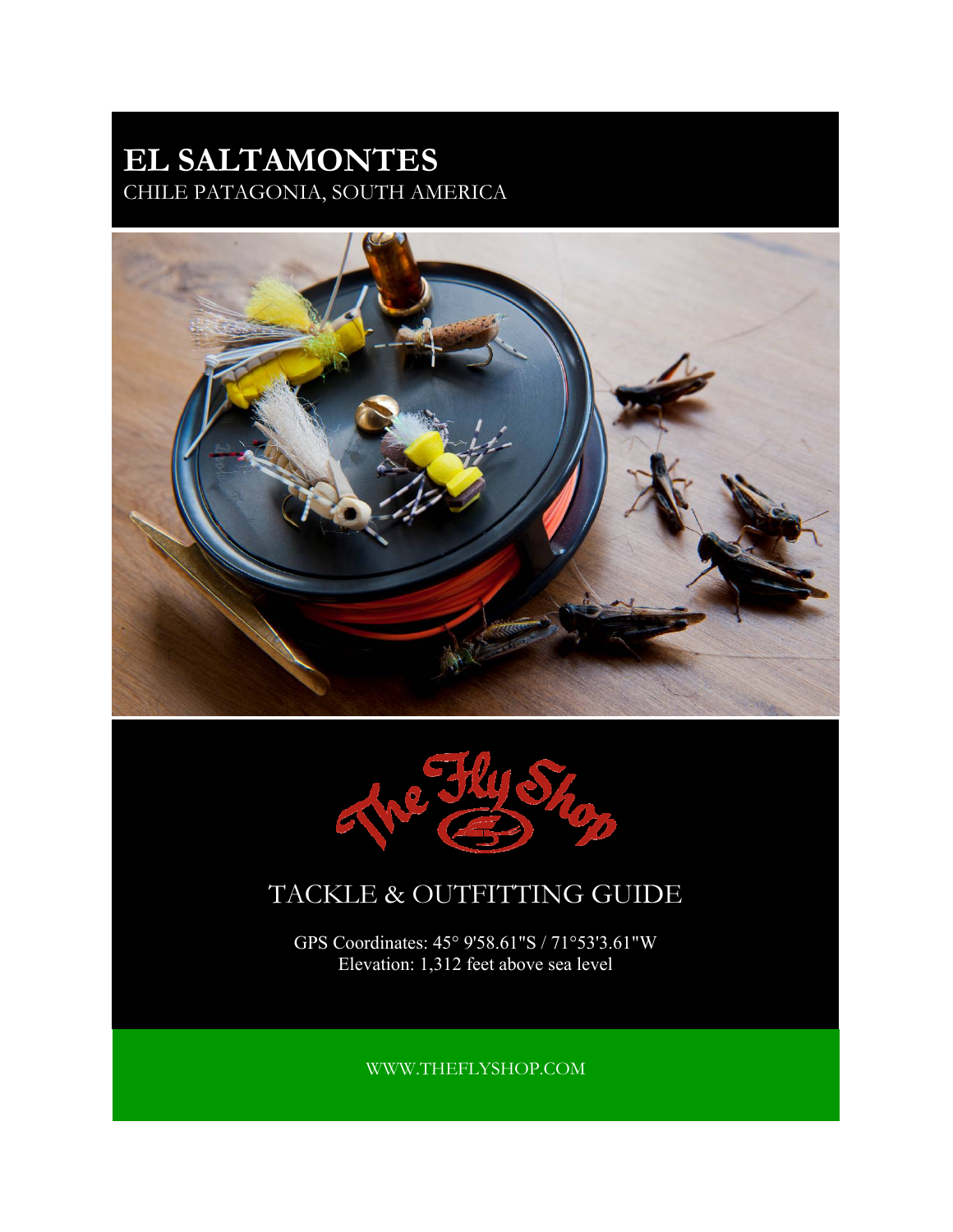

This tackle and equipment planner is a guideline to help anglers assemble a reasonable collection of flies and necessary equipment. You are by no means required to purchase all of this equipment, but do make sure you have a good cross-section. It is generally true that properly outfitted and prepared anglers have the best chance of having a trip of a lifetime.

Although selling fly fishing tackle and flies is part of what The Fly Shop® does, it is not our main concern. Our biggest priority is that people have a great trip. That being said, we feel there is no-one better suited to outfit you for your trip. It is a trip we've taken dozens of times. We know what works, but more importantly, we know what works best. We'd love to have your business if you need to purchase new equipment.

One thing we've all learned from years of fishing in Patagonia, and the word that we as anglers must always keep in the back of our minds, is "ADAPT." It is almost impossible to tell what kind of lines and flies are going to be most successful on the river at a given time. Conditions can change without warning and we must be able to adapt to the conditions at hand. Thus you'll want to bring a wide selection of fly tackle and enough different types of flies to meet conditions.

Guides will often have a fly on hand in case you don't have the right one in your box for the situation, but we cannot guarantee this, as equipment is not included in your trip, nor is it available for purchase at the lodge. Therefore you'll want to come prepared with everything you'll need.

If you have any questions concerning tackle and equipment recommendations, please feel free to call us, toll-free, at 800-669-3474, or send us an email at travel@theflyshop.com.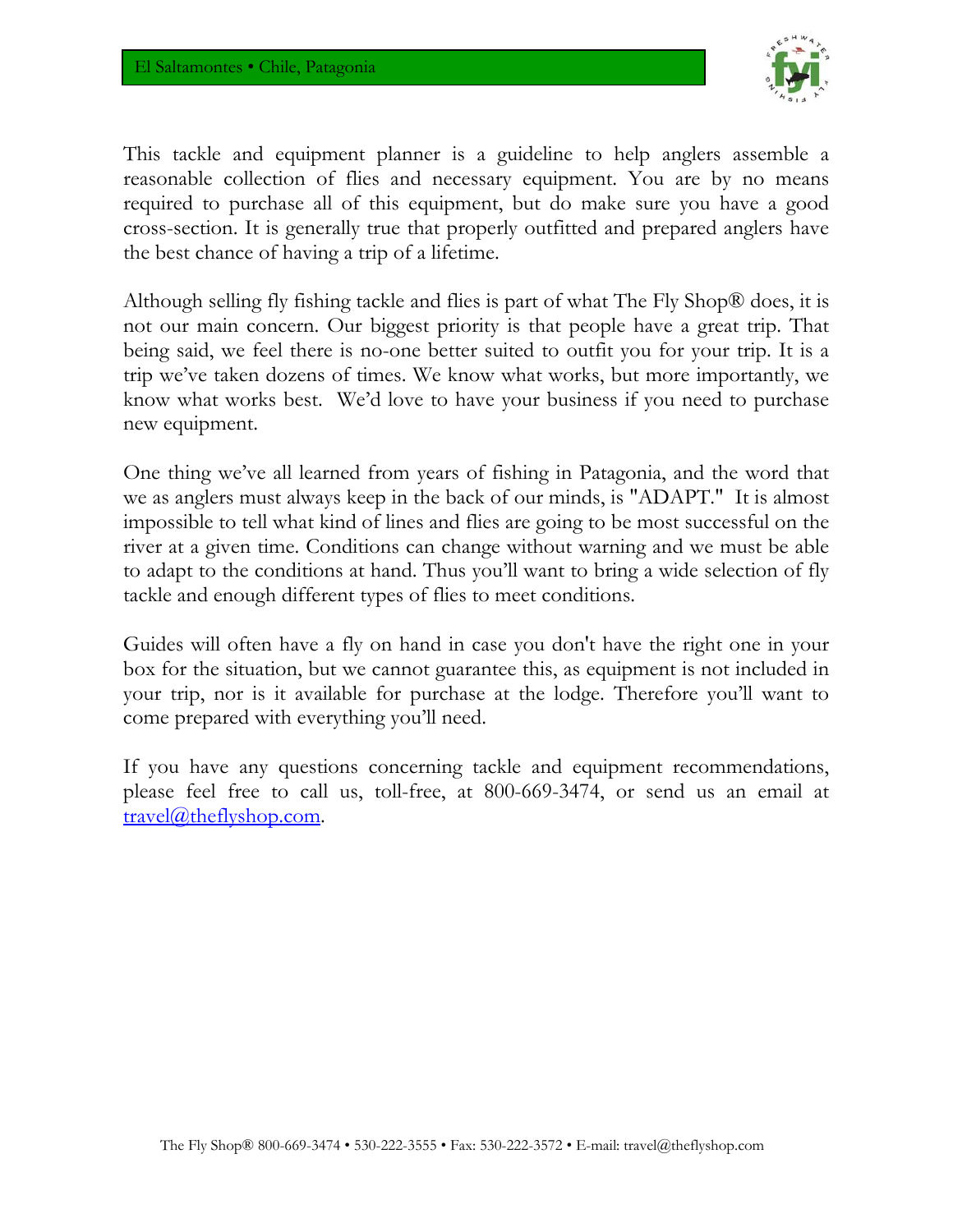

# **TACKLE & EQUIPMENT**

| <b>FLY RODS</b>             |                                                                                                                                                                                                                                                                                                                                                                                                                                                                                                                                   |
|-----------------------------|-----------------------------------------------------------------------------------------------------------------------------------------------------------------------------------------------------------------------------------------------------------------------------------------------------------------------------------------------------------------------------------------------------------------------------------------------------------------------------------------------------------------------------------|
|                             | Multi-piece, 5 or 6 weight fly rods will cover all of the fishing situations you'll<br>encounter in this part of Chile. We strongly recommend a multi-piece travel rod (3,<br>4 or 5 piece). Top-quality rods you might consider are: Winston Pure Series 4-piece<br>rods, Sage's X Series or Method 4-piece series, or Scott Radian or Meridian series of<br>travel rods. For great value options, consider Scott's Flex, or The Fly Shop's<br>Signature H2O series.                                                             |
| <b>FLY REELS</b>            |                                                                                                                                                                                                                                                                                                                                                                                                                                                                                                                                   |
|                             | Good quality, lightweight fly reels, with simple disk drags or pawl drags, are the best<br>choice. Reels should be filled with fresh 20-pound backing. Reel models to consider<br>might include: The Ross Evolution; The Fly Shop L2A reel; Galvan Torque, Hatch<br>Finatic, or Nautilus Featherweight Plus series of reels. 75 - 125 yards of backing is<br>more than adequate.                                                                                                                                                  |
| <b>FLY LINES</b>            |                                                                                                                                                                                                                                                                                                                                                                                                                                                                                                                                   |
|                             | Most experienced El Saltamontes anglers feel the only line necessary is a floating<br>line for all the river situations, although a sinking tip line may be useful when<br>throwing streamers. Color of the line doesn't seem to be important. However, a<br>weight-forward configuration will help transfer the power necessary to turn over<br>bushy grasshoppers and other surface creatures we use. A (10'-15' depending on<br>line size) sink tip fly line, Type III sink rate, can come in handy when fishing<br>streamers. |
| <b>LEADERS &amp; TIPPET</b> |                                                                                                                                                                                                                                                                                                                                                                                                                                                                                                                                   |
|                             | For a week's fishing, you will need no less than three tapered leaders $-9$ ft. (3X) for<br>your floating line. For tippet, bring fresh spools of (4X), (3X) and (2X). We highly<br>recommend mono leader, as it floats a bit, and almost all your fishing is with dries.<br>Rio makes some of the best mono tippet and leader material available.                                                                                                                                                                                |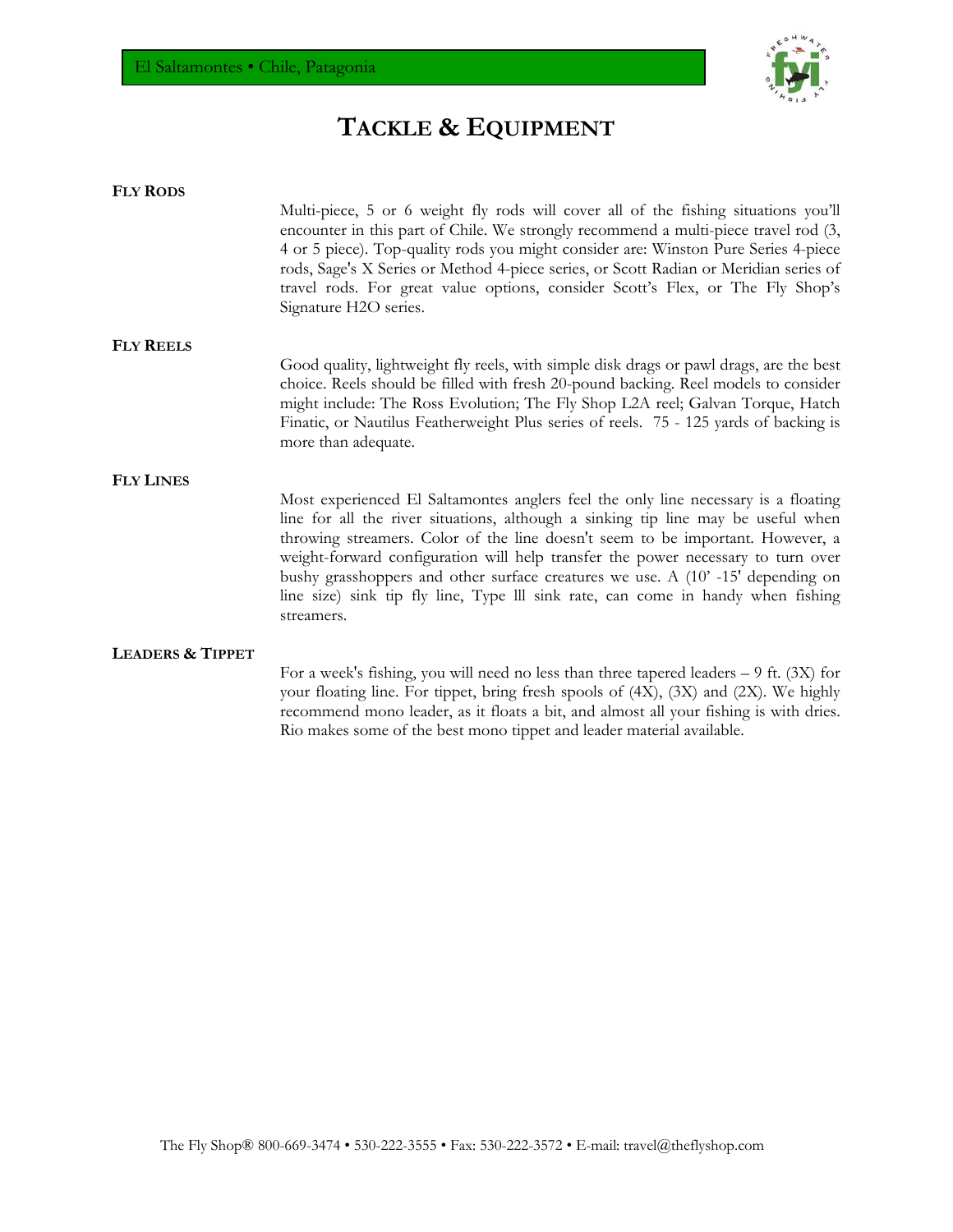

### **FLIES FOR EL SALTAMONTES**

Remember, the name of this lodge is El Saltamontes (The Grasshopper). When you walk the banks and meadows near the Nireguao, you'll often raise a literal cloud of hoppers. The fish are keyed to the hoppers or anything that floats and looks buggy. They are like a magnet, keeping the many resident fish there and attracting more and more fish from the lower river habitat as the season progresses. Each angler should have about 3 dozen terrestrial patterns, a half dozen assorted streamers, some assorted dry flies, and maybe a couple each of dragonfly and mouse patterns. 48 flies should be just about right for the week. Guides normally have a very limited selection on hand in case you don't have the right fly for the situation. But flies are NOT available for sale at the lodges. We sell a hand-picked selection designed just for the time of year you'll be there – ask us for details.

| <b>MUST Have Fly Patterns (seasonal)</b> | Quantity       | <b>Size</b> | <b>Useful Fly Patterns</b>    | Quantity                      | <b>Size</b> |
|------------------------------------------|----------------|-------------|-------------------------------|-------------------------------|-------------|
| Double Dutch Bug                         | 4              | 10          | Stimulators<br>Rubber<br>Legs |                               | 10          |
|                                          |                |             | (Yellow)                      |                               |             |
| Regal Beetle                             | $\mathfrak{D}$ | 8           | Madam X (Yellow)              | $\mathfrak{D}_{\mathfrak{p}}$ | 10          |
| Fat Albert, tan                          | 4              | 10          | Bead Head<br>John<br>Copper   | $\overline{2}$                | 12          |
|                                          |                |             | (Red)                         |                               |             |
| Fat Albert, black                        | 6              | 6           | Chernobyl Ant (Orange         | 6                             | 10          |
|                                          |                |             | Bottom                        |                               |             |
| Rainy's Hopper Grande (Tan)              | 8              | 12          | Bead Head Prince Nymph        | 2                             | 14          |
| Rainy's Hopper Grande (Tan)              | 8              | 10          | Copper Bead Birds Nest        | 2                             | 12          |
|                                          |                |             | (Tan)                         |                               |             |
| Carl's Cicada                            | $\overline{2}$ | 10          | GB Chilean Rubber Bugger      | 2                             | 4           |
| Pool Toy                                 | $\mathfrak{D}$ | 8           | Chernobyl Ant (Tan)           | 4                             | 10          |
| Mercer's Missing Link                    | 4              | 16          | <b>Beaded Crystal Buggers</b> | 2                             | 6           |
| Chubby Chernobyl, peacock                | 4              | 8           | The Fly Shop Beetle           | 2                             | 16          |
| Hi Vis Beetle                            | $\mathfrak{D}$ | 14          | Parachute Adams               | 2                             | 14          |

| <b>OPTIONAL Fly Patterns OPTIONAL</b> | Quantity                    | Size |
|---------------------------------------|-----------------------------|------|
| Red Butt Ant                          | 3                           | 12   |
| Deer Hair Adult Damsel                | 2                           | 14   |
| Arouser Dragon (Blue)                 | 2                           | 10   |
| Royal Wulff                           | $\mathcal{D}_{\mathcal{L}}$ | 12   |
| Humpy (Yellow)                        | 2                           | 14   |
| Elk Hair Caddis                       | $\mathcal{D}$               | 14   |
| TB PT Prince Nymph                    | 2                           | 14   |
| Rubberlegs Stone (Pat's Rubberlegs)   |                             |      |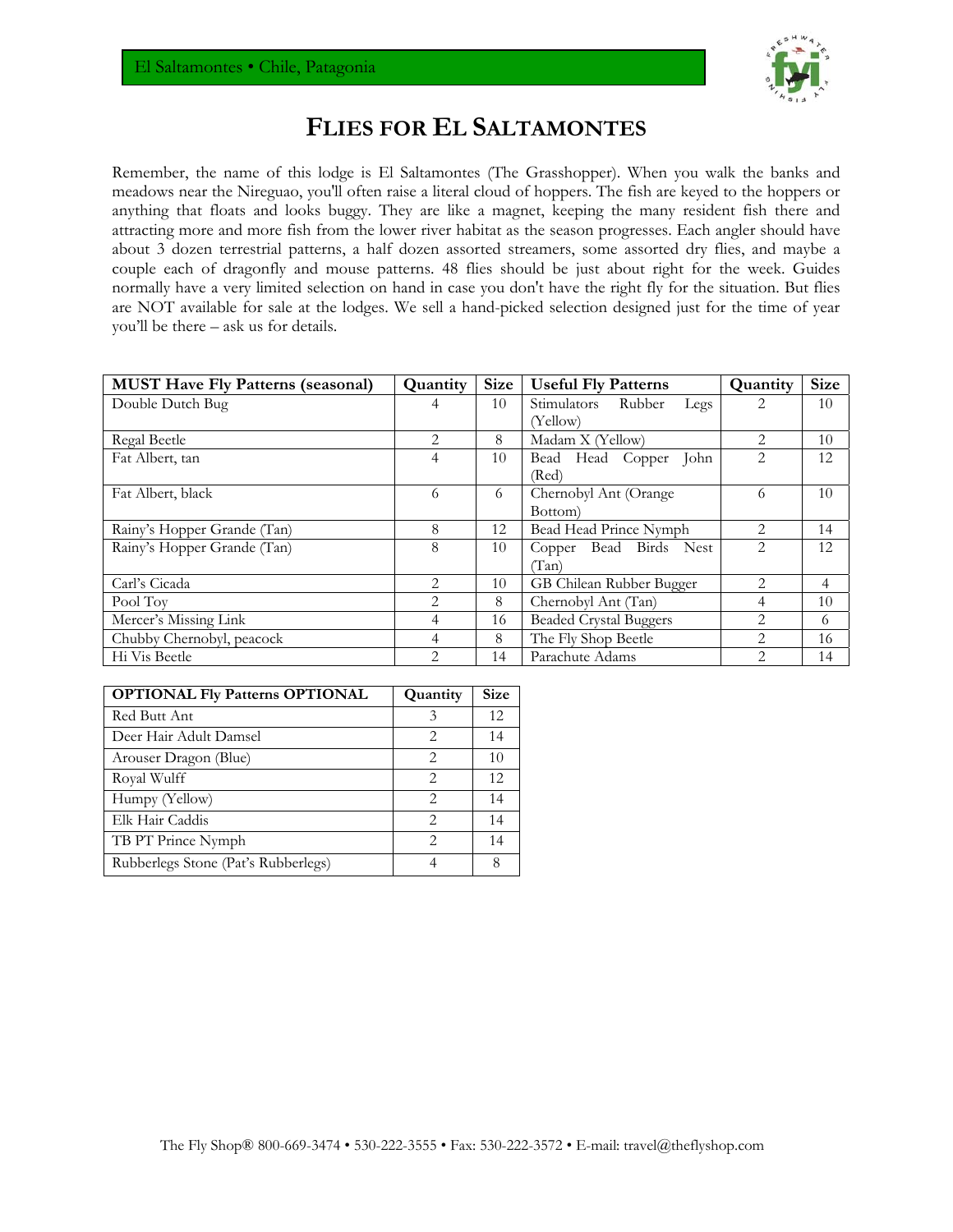

## **RECOMMENDED CLOTHING**

The weather in Patagonia is constantly changing. One afternoon it may be  $70^{\circ}$ + and sunny, downright hot; then only a few hours later it may be rainy, damp, windy and in the low 50°s or cooler. It is not uncommon to have morning temperatures in the mid to low thirties, especially when clear weather prevails, warming to a balmy 50° or 60° degrees by the end of the day. Clothing strategies should be based on the "layering system." By using the "layering system," anglers can adapt to whatever Mother Nature dishes out. The whole idea behind layering is to trap heated air (generated by your body and stored between the different layers of insulation), thus keeping you warm.

Here is the formula preferred by the staff at The Fly Shop®:

### **BASE LAYER**

Start off with a synthetic fabric next to your skin. This often is a pair of thermal underwear (tops and bottoms) and they usually come in three weights: light, mid and expedition or heavy. According to your individual metabolism, pick what is best for you. Synthetic (non-cotton) materials retain little moisture and "wick" moisture away from your skin. This is very important when you are walking in waders or when outside temperatures heat up. 1 set of midweight Simms "WaderWick" Wading Underwear, or Patagonia "Capilene" (tops and bottoms)

### **THERMAL LAYER**

Your second layer of insulation should match the weather and conditions you are going to be fishing in. Lightweight insulation for cool weather, mid-weight for colder conditions and heavy weight for really frigid days. Fleece is an outstanding choice here in either tops and bottoms or overalls. Merino Wool is also a good choice as it stays warm when damp, though dries very slowly. 1 set fleece pants-- Simms Power Stretch Guide Bibs or Pants, or Patagonia BaseLayer. 1 Fleece jacket-- Simms Wind Stopper, or Patagonia Synchilla.

### **WATERPROOF SHELL**

The final layer on your upper body should be a rain jacket. High quality Gore-Tex type products are the best. Your rain jacket should be 100% waterproof and breathable, multi-layered, with sealed seams. Buy the best rain jacket you can afford, as it is one of the most important pieces of equipment you can own. The Simms guide Jacket, and Patagonia's Guidewater are high quality jackets designed specifically for fly fishermen. Various models by North Face, Arcteryx, Columbia, and Marmot are all good crossover choices.

### **WADERS**

Stocking foot, breathable chest waders are the only way to go. You will experience little or no moisture build-up inside the waders, even after a long hike; they wear like iron, pack down very well, and are comfortable to be in all day. For safety we strongly recommend wearing a wading belt at all times. The Simms line of waders are the time-tested gold-standard and The Fly Shop's breathable waders are also high-quality, affordable waders.

**SOCKS**

For a week's fishing trip, three pairs of heavy socks will be adequate. Wool, polypro or a combination of both are the best choices in sock material. Try on your socks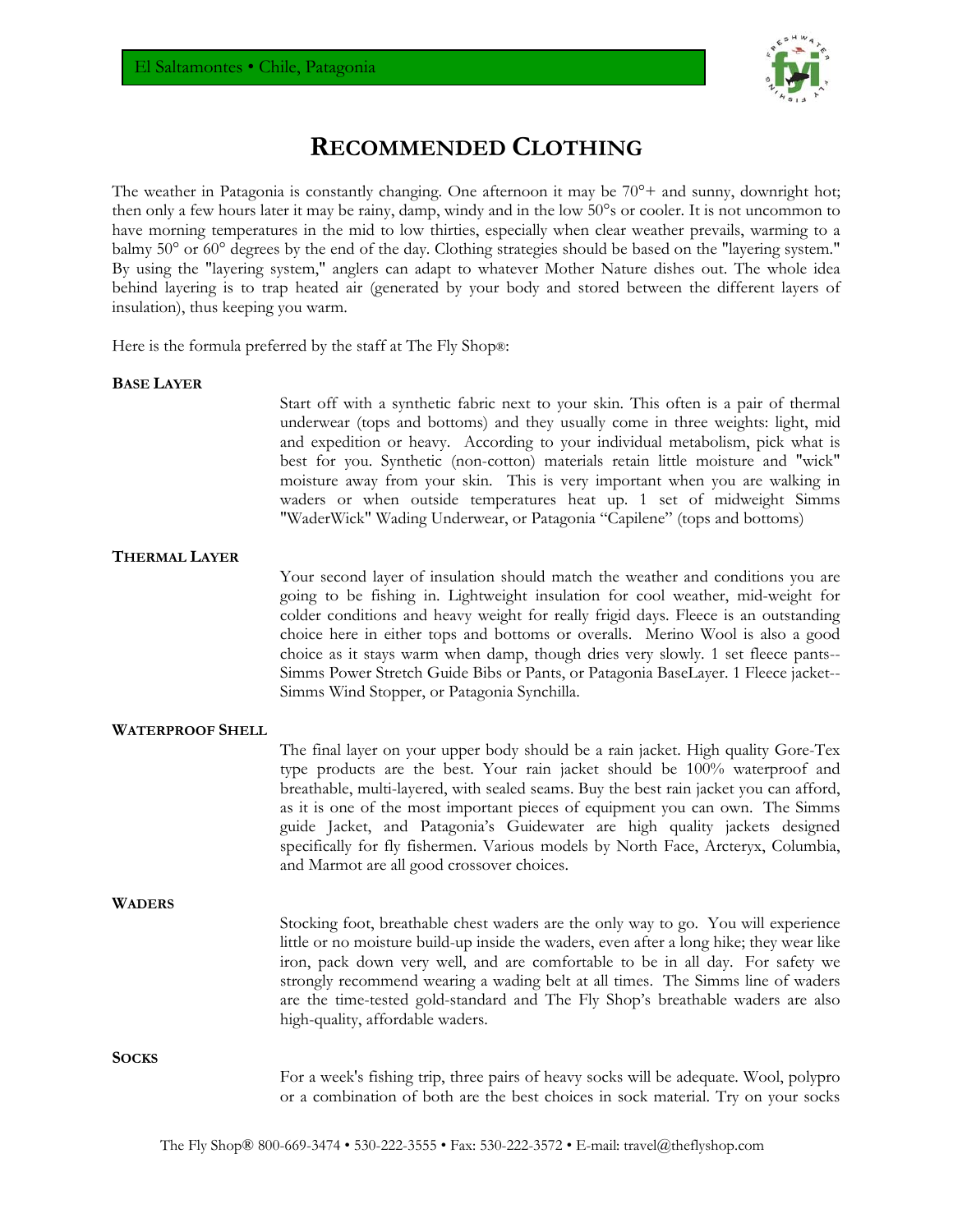

with your waders and wading boots before you go to insure you have plenty of room to move your toes. Being unable to move your toes and cramping your feet in your wading boots are the biggest reasons for numb toes and cold feet. Simms and Patagonia synthetic and Smartwool are the way to go.

### **WADING BOOTS**

**WADING STAFF**

Wading at El Saltamontes is very easy and rubber soled boots are highly recommended to prevent spreading invasive species. Patagonia, Simms and Korkers - there are lots of good brands. Metal studs are fine to put into the shoe soles, though are seldom needed.

If you use a staff at home, bring it along. They can be handy, particularly the collapsible models. While Patagonian rivers are considered easy to moderate wading, there will always be a fish that likes to hang out in swifter, deeper water, tempting you into position.

### **GLOVES**

Fingerless insulating gloves are rarely needed, but great for the occasional cold days. We have had the best success with synthetic or wool gloves, rather than neoprene which retain water. Simms WindStopper Half-finger Gloves are perfect. The Fly Shop's fingerless fleece gloves are great and won't break the bank. Sungloves can also be wonderful to wear on hot sunny days, to protect your hands from the intense UV in Patagonia.

#### **FISHING VEST/ TACKLE PACK**

For vests we like a high quality product, in a shorty model. Choose one that has room for a rain jacket or camera in the back. Patagonia's Hybrid Pack Vest and Simms Freestone Vest are great choices. If you prefer a tackle pack, take a good look at the Patagonia Stealth Hip Pack, or The Fly Shop Waist Pack, or Umpqua Ledge's 650 ZS Waist Pack.

#### **DAY PACK/ BOAT BAGS**

**HATS**

**Tools** 

These hold extra gear, clothes, flies, camera, snacks, etc., and keep them safe and dry during floats and boat rides. The Fly Shop recommends Stormfront Great Divider, or the simple and inexpensive Umpqua Tongass Dry Bags.

Bring a hat with a good brim for sun protection, and a warmer stocking hat for cold days (which can occur anytime during the season.)

Nippers, flat jaw hemostats, a hook file, fly floatant, and a measuring tape are essential to carry on any fishing trip.

#### **POLARIZED SUNGLASSES**

Good quality polarized sunglasses are a must, both for seeing fish and for safety. Brown, amber and copper are the best lens colors. Action Optics, Oakley and Costa Del Mar make excellent fly fishing sunglasses, and even offer prescription options. Bring a spare pair!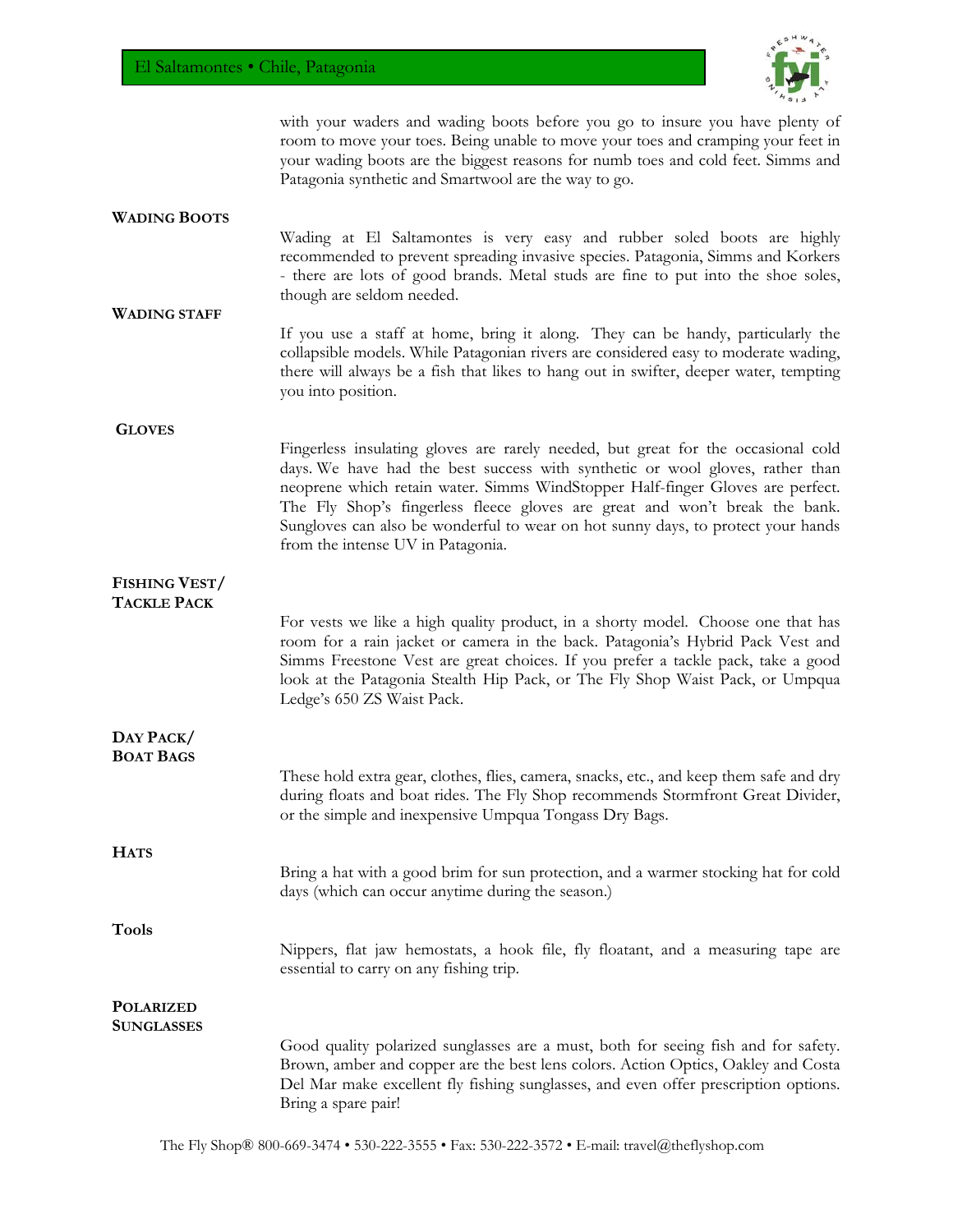

### **CAMERA & CAMERA PROTECTION** Waterproof or splash-proof 35mm pocket cameras are handy. Canon or Nikon digital SLR cameras with a good zoom lens (28 - 80) are the best. Almost all camera battery chargers these days can accommodate a 100 – 240 volt range. The best hard plastic cases to protect expensive camera equipment are made by Pelican Products, www.pelican.com **HEADLAMP** Headlamps are great for late night gear fiddling and trips to the loo. The Petzl "Tikka" is our favorite model. **SUN PROTECTION** The summer weather in Chile Patagonia is generally pleasant. Average temperatures range between the low 50's and mid 80's. Though usually not hot, the ultra-violet rays of the sun in this part of the world are very intense and will burn even the most sun-seasoned anglers. Wide-brimmed hats, long-sleeved shirts, and frequent use of a strong sun block (SPF 30 UVA/UVB+) are highly recommended. Sun gloves will save the backs of your hands. **NON ANGLERS** Non-angling guests should be prepared for a variety of outdoor activities. Hiking, horseback riding, visits to neighboring working farms, local artisans, carriage rides, birding and photography are some of the activities available. Non-angling guests should bring good raingear (jacket and pants) hiking boots, a warm fleece, camera, binoculars, daypack, and a good sun hat. **EQUESTRIAN PROGRAM GUESTS** Saddles and tack are provided but we suggest all riders bring their own: Helmet Boots Chaps

- Gloves
- Wet weather gear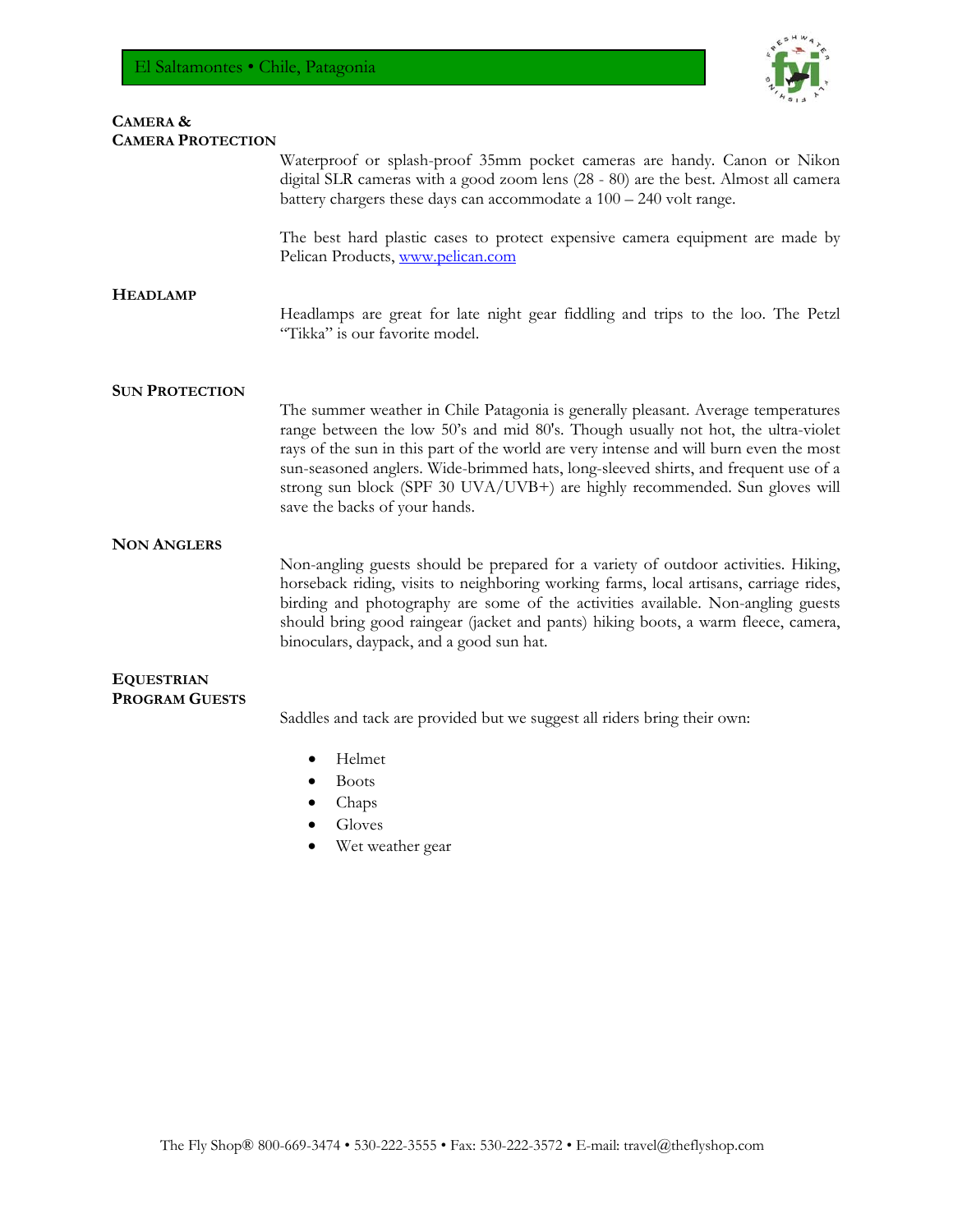

## **CATCH & RELEASE**

By releasing a fish unharmed, survival rates are very high. But to reduce fish mortality, anglers must handle fish carefully and quickly with appropriate techniques. Always be sure to fish using a barbless fly. This not only makes it easier to release the fish but is a safety precaution for both you and the guide. Whenever possible, we like to have the guides assist you in releasing fish. They are extremely efficient at it and thus will ensure the healthiest of releases. If a guide is not available to help you release a fish, please follow these guidelines:

1.) Land the fish as quickly as possible; the longer the playing-time, the greater the stress on the fish.

2.) If you can, it is best to remove the hook without handling the fish. However, it is often necessary to hold a fish during the hook removal process. Hemostats, or a specialized release tool should be used to remove the hook.

3.) When holding a fish, cradle it gently and horizontally in two hands. Turning the fish upside down will often disorient the fish and keep them calm long enough to remove a hook.

4.) Keep hands and fingers away from the gills and do not put fingers over the eyes. Do not squeeze the fish in the throat or stomach regions as vital organs can easily be easily injured.

5.) When photographing the fish, KEEP THE FISH IN THE WATER until the photographer is ready. Then take the photo quickly and put the fish back in the water. To help personalize this experience from the fish's perspective, try holding you own breath whenever the fish is out of the water: try to imagine that you have just run a marathon and that your head is being forced underwater whenever the fish's is above it.

6.) Never throw or kick a fish. Grasp it gently and return it carefully into quiet water deep enough to support it. Face the fish into the current and hold it in place so water can flow through its gills. DO NOT MOVE THE FISH BACK AND FORTH, as the backward movement forces water into its gills from behind – akin to having the wind knocked out of you. Revive the fish until it recovers enough to swim out of your hands on its own. (Seeing a fish swim out of your hands might be the moment of C & R's maximum enjoyment!) Be patient, this may take more than a few minutes.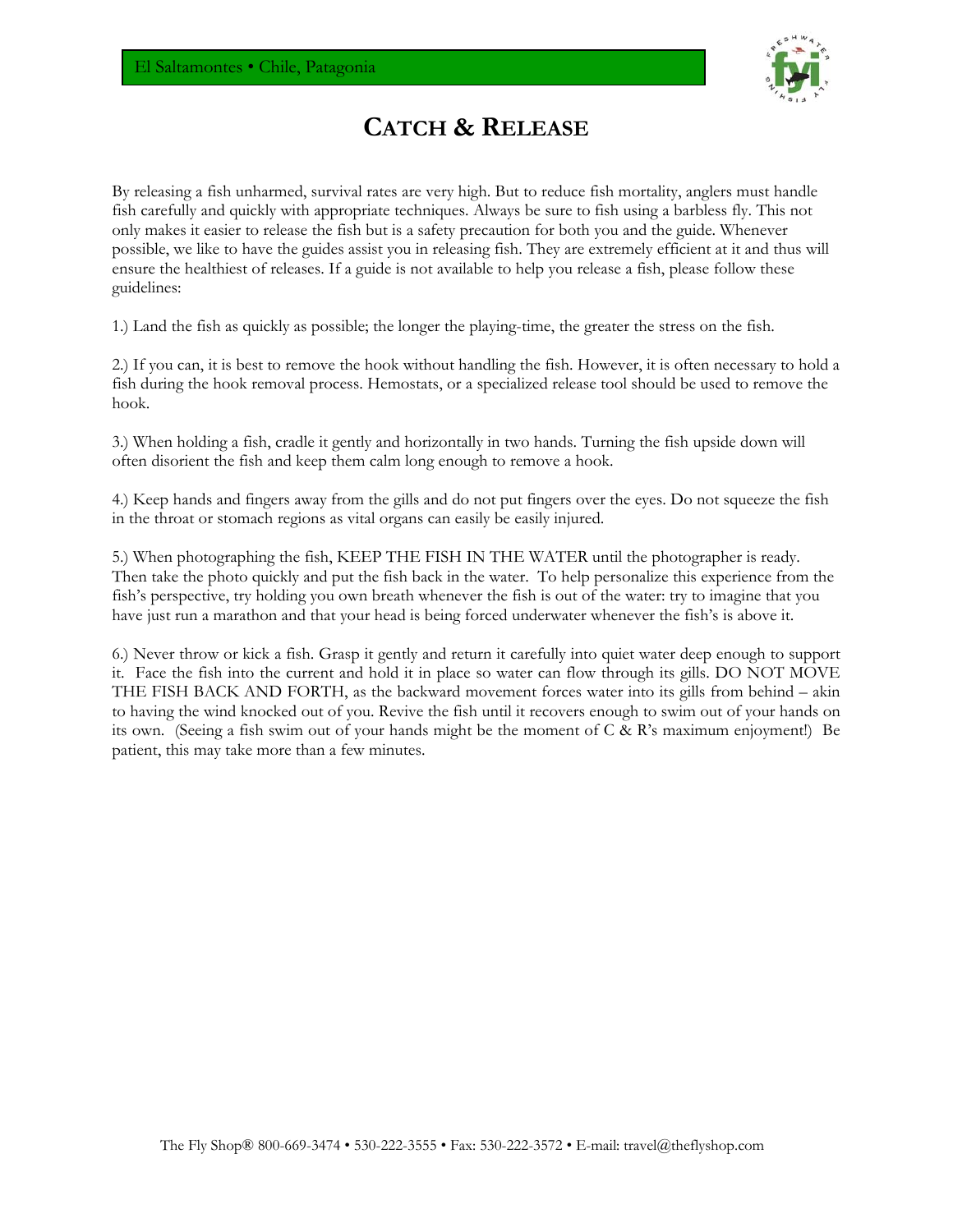

# **PLEASE HELP PREVENT THE SPREAD OF DIDYMO, WHIRLING DISEASE & NEW ZEALAND MUD SNAILS!**

### **Didymo, or "Rock Snot"**

(Excerpted from the Center for Invasive Species Research)

**The Situation:** Didymo or rock snot, is a highly invasive species of freshwater diatom that can form large and extensive mats in rivers, streams, and lakes. Didymo is native to cool temperate areas of the northern Hemisphere including Europe, North America, and Asia. In 2004, didymo was discovered infesting freshwater rivers in the South Island of New Zealand, the first record of this diatom in the Southern Hemisphere. In 2010, it was confirmed in the Esquel Region of Argentina and Chile, marking the first documented infestation in South America. Even in parts of what is presumed to be the native range of didymo, this pest is starting to expand its range aggressively. The reasons for this change in behavior are not known.

**The Problem:** The microscopic algea can be spread in a single drop of water. Because of the extensive smothering of rocks and other underwater structures, habitat and food sources can be changed or eliminated to the detriment of other organisms living in infested waterways, such as trout. Excessive biomass accumulations associated with didymo result from asexual reproduction. When the diatom divides, the stalk that was attaching the diatom to a rock or some other hard surface divides also. As this process repeats itself, a mass of branched interconnected stalks results. It is the aggregation of these stalks, which are highly resistant to degradation that causes the formation of large mats of didymo, or rock snot. Outbreaks of didymo are thought to have contributed to the declines of freshwater invertebrate and vertebrate populations, especially fish that have important recreational value (e.g., trout fisheries). This relationship between didymo and fish declines is an area of active research.

Didymo is almost certainly moved into new areas via contaminated fishing equipment (e.g., boots, waders, and line) and boats. Sanitation measures should be employed to reduce the spread of moving didymo from infested to uninfested areas. Such practices include removal of all obvious clumps of didymo from boats and fishing equipment. Soaking fishing gear in bleach or saltwater solutions, heating for prolonged periods, or freezing for several consecutive days can kill sterilize fishing gear by killing didymo.

### **Regions:**

South America: The United States Geological Survey [USGS] confirmed the identification of the diatom Didymosphenia geminata ("Didymo") as forming extensive blooms in Chilean rivers near Esquel, in the Chubut Province of Argentina. The bloom was reported [3] on Espolon River and Futaleufú River, for a total of more than 56 river kilometers affected. These two rivers are located in the Los Lagos Region, Region X of Chile. The result was confirmed by a Chilean laboratory, Centro de Investigacion en Ecosistemas de la Patagonia (CIEP) on 28 May 2010.

New Zealand: In 2004 *D. geminata* was discovered in New Zealand, the first time it was found in the southern hemisphere. To restrict its spread, the whole of the South Island of New Zealand was declared a controlled area in December 2005. Extensive publicity was carried out to limit the spread but it was found in an increasing number of rivers.

North America: British Columbia: Didymosphenia geminata was first reported as a nuisance species in the late 1980s on Vancouver Island. Since that time, outbreaks of Didymo have been reported on the island and on the mainland.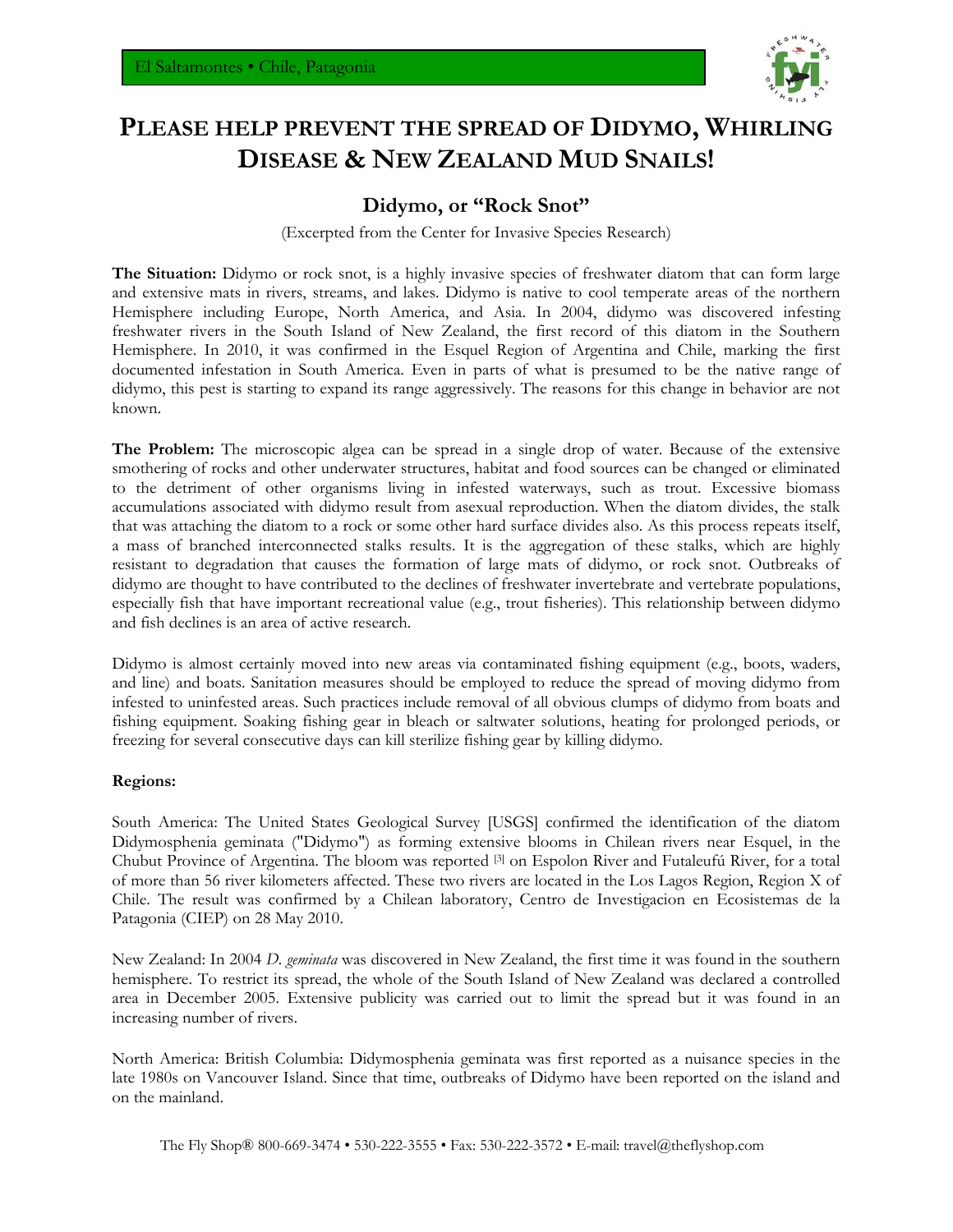

Alberta: Earliest anecdotal reports of Didymosphenia geminata blooms in Alberta rivers occurred as early as the mid-1990s (e.g. the upper Bow River in Banff National Park). Reports of Didymo presence and bloom formation have been documented for most rivers in the South Saskatchewan River Basin in recent years (2005 to current).

South Dakota: It has been present in Rapid Creek in South Dakota since at least 2005, and is blamed for a significant decline in the brown trout population. It is also present to lesser extents in other nearby locations.[7]

Tennessee: Didymo was found in the tailwaters of the Norris, Cherokee, Wilbur and South Holston hydroelectric dams in 2005. It is the first U.S. finding east of the Mississippi River.[8]

Virginia: Didymo was identified in western Virginia in the summer of 2006 in the Smith River, the Jackson River, and the Pound River.[9]

Vermont: In June 2007, didymo was discovered in the Connecticut River, near Bloomfield, Vermont, its first recorded discovery in the northeastern United States. The sighting was reported by a fishing guide and confirmed by Dr. Sarah Spaulding, a didymo expert from Denver, Colorado.<sup>[10]</sup>

New Hampshire: Also during the summer of 2007, didymo was discovered for the first time in New Hampshire in the Connecticut River near Pittsburg.[11]

Connecticut: Found in the Farmington River in March 2011.

Kentucky: Found in the Cumberland River below Wolf Creek Dam in the Crocus Creek area 2008. State of Kentucky has banned Felt Sole waders in the river to prevent spread of the organism.[12]

New York: In August 2007, didymo was first discovered in New York State in a section of the Batten Kill in Washington County.[13] It has also been found in Esopus Creek in the Catskills.

Maryland: In May 2008, didymo was found in the Gunpowder River in Baltimore County.

New Zealand and the U.S. states of Alaska and Vermont have banned anglers from wearing felt-soled boots. Maryland is considering doing so as well. Orvis, a leading U.S. manufacturer of fly-fishing equipment, has started selling more rubber-soled boots than felt-soled.[15]

### **Preventing the spread**

**Check**: Before leaving the river, remove all obvious clumps of algae and look for hidden clumps. Leave them at the site. If you find clumps later don't wash them down the drain, treat them with the approved methods below, dry them and soak them in bleach for at least 4 hours.

**Clean**: Soak and scrub all items for at least one minute in either hot (60°C) water, a 2% solution of household bleach, antiseptic hand cleaner or dishwashing detergent.

**Dry**: If cleaning is not practical (e.g. livestock, pets), after the item is completely dry wait an additional 48 hours before contact or use in any other waterway.

### **Please use rubber-soled, new or bleached boots, and clean your waders regularly according to the procedure below in order to prevent the spread of invasive species.**

The Fly Shop® 800-669-3474 • 530-222-3555 • Fax: 530-222-3572 • E-mail: travel@theflyshop.com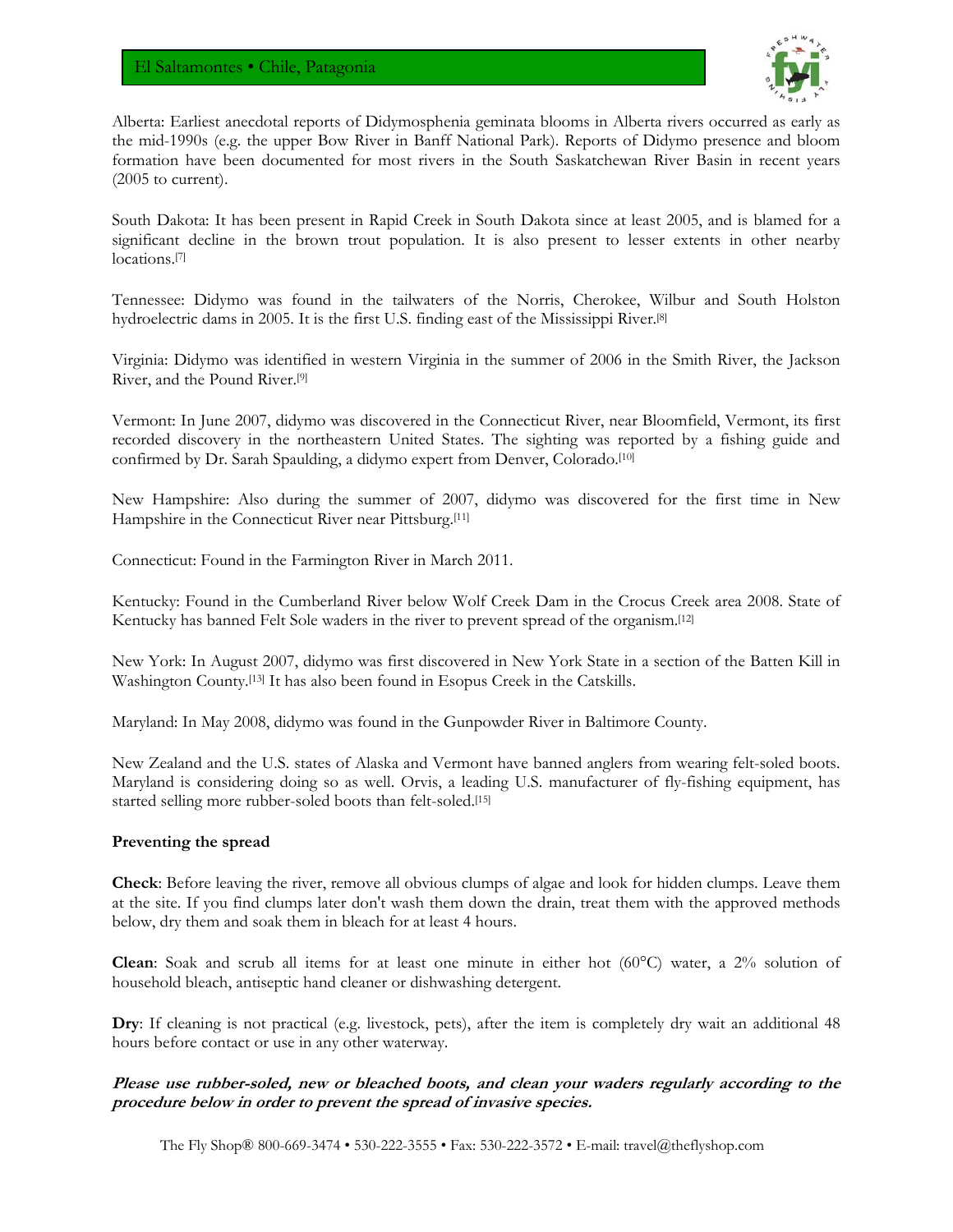

### **Whirling Disease**

**What is Whirling Disease?** *Myxobolus cerebralis* (Mc) is a parasite that infiltrates the head and spinal cartilage of fingerling trout where it multiplies rapidly, causing the fish to swim erratically and, in severe cases, die. When an infected fish dies, millions of tiny indestructible Mc spores (each about the size of a red blood cell) are released to the water where they can survive in this "dormant" form for up to 30 years. When Mc spores are ingested by Tubifex worms, the spore changes inside the worm and is released from the worm in a highly infective form, the Triactinomyxon (Tam).Tams are free-floating in the water until they infect trout, causing spinal deformities and decreased abilities for feed. Whirling disease is most infective to rainbow and cutthroat trout, but can infect all salmonid species.

### **Whirling Disease Prevention: Rinse all mud and debris from equipment and wading gear**

- Rinse, then thoroughly dry your boots, waders and other fishing equipment. This is generally sufficient to kill the TAM stage of the parasite.
- Chlorine (regular household bleach) is a very effective disinfectant, and one of the few that can kill all stages of the parasite if used at the proper concentration. However, chlorine is a very strong chemical and can harm your equipment with prolonged exposure, so make sure you rinse the chlorine off your waders and other equipment after you disinfect, and dry in the shade.
- To kill the TAM stage, use 1 part chlorine to 32 parts water. It must stay in contact for about 10 minutes to

assure disinfection.

- To kill the mature myxospore that may be found in the mud from an infected stream is much more difficult and hard on equipment.
- 50% solution (1 part chlorine to 1 part water) dip waders into a solution of the bleach or wipe or spray it on.
- 10% solution (1 part chlorine to 9 parts water) and soak your equipment for 10 minutes.
- Quaternary ammonium compounds are also effective in killing both parasite stages. These disinfectants are
- commercially available for disinfecting fishing equipment (Bright Water TM) or for the pet/veterinary trade

(Roccal-D TM, Parvosol TM).

● Equally effective is water heated to nearly boiling (200°F) poured over your gear and allowed to cool.

**Please use rubber-soled, new or bleached boots, and clean your waders regularly according to the procedure below in order to prevent the spread of invasive species. If bringing felt-soled boots, make sure they have been thoroughly cleaned and dried before using them in Chile. Bleaching them (see above) is a great idea, as well.**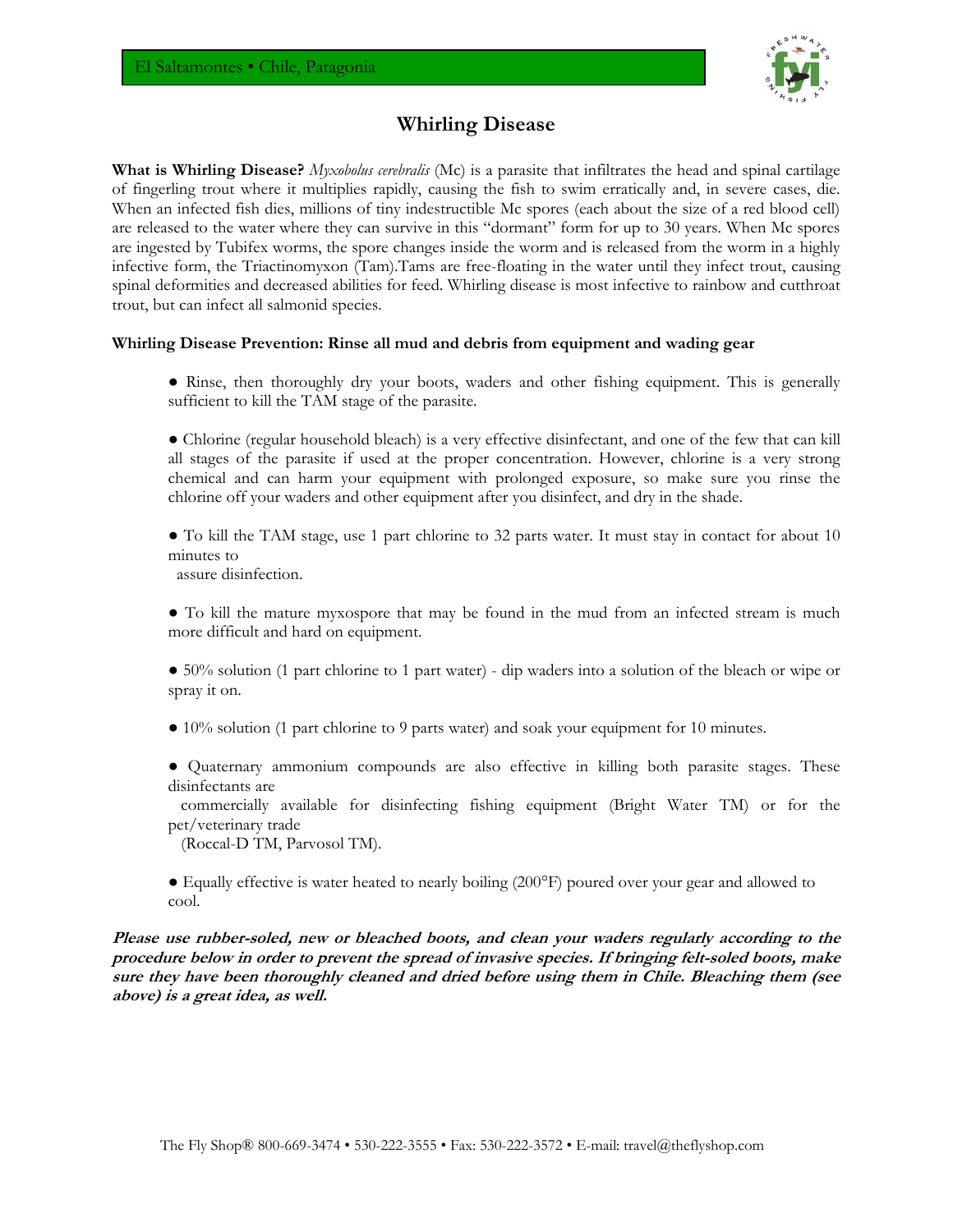

# **EL SALTAMONTES TRAVEL CHECKLIST**

| Airline Tickets and Itinerary<br>Valid Passport<br>Copy of Passport (packed separately)<br>Wallet<br>Cash US\$<br>credit cards<br>Fly Rods<br>Fly Reels<br>Spare Spools, Spare Lines<br>Leaders<br>Tippet<br>Fly boxes<br>Dry Flies<br><b>Streamers</b><br>Terrestrials<br>Nymphs<br>Floatant<br>Clippers, Pliers, Scissors<br>Fishing Vest/Tackle Pack<br>Day Pack, Tackle Bag<br>Reel Lubricant<br>Hook file or Stone<br>Knot Tool<br>Hemostats<br>Split shot<br><b>Polarized Sunglasses</b><br>Extra pair of Sunglasses<br><b>Reading Glasses</b><br>Waders<br><b>Wading Belt</b><br>Wading Boots (no studs)<br><b>Insect Repellent</b><br><b>Toilet Articles</b><br><b>Prescription Medications</b><br>Aspirin<br>Notebook<br>Playing Cards<br>Tape measure<br>Waterproof Bag for Wading Gear<br>AquaSeal Wader Repair | Rain Jacket<br><b>Light Socks</b><br><b>Heavy Socks</b><br>Zip-Lock bags<br>Travel Flashlight or Headlamp<br><b>Emergency Telephone Numbers</b><br><b>Destination address</b><br>Maps<br>Sungloves<br>Bandannas/Buffs<br><b>Slacks and Pants</b><br>Belt<br>Shirts<br>Undershirts, Under shorts<br>Under-wader wear<br>Light fleece pants<br>Fishing Hat or stocking cap<br>Fleece or pile jacket/pullover<br>Long-sleeved Shirts<br>Short-sleeved Shirts<br><b>Fishing Gloves</b><br>Pen and Pencil<br>Reading Book<br>Addresses & phone numbers<br>Camera, Lens cleaner, Battery Charger<br>Sun Screen SPF 30+<br>Lip Balm $&$ hand lotion<br>English/Spanish Dictionary<br><b>Travel Alarm</b><br>Bathing Suit for Hot Tub<br>Hair Dryers provided by the lodge<br><b>Equestrian Program Guests:</b><br>Saddles and tack are provided but we suggest<br>all riders bring their own:<br>Helmet<br><b>Boots</b><br>Chaps |
|----------------------------------------------------------------------------------------------------------------------------------------------------------------------------------------------------------------------------------------------------------------------------------------------------------------------------------------------------------------------------------------------------------------------------------------------------------------------------------------------------------------------------------------------------------------------------------------------------------------------------------------------------------------------------------------------------------------------------------------------------------------------------------------------------------------------------|---------------------------------------------------------------------------------------------------------------------------------------------------------------------------------------------------------------------------------------------------------------------------------------------------------------------------------------------------------------------------------------------------------------------------------------------------------------------------------------------------------------------------------------------------------------------------------------------------------------------------------------------------------------------------------------------------------------------------------------------------------------------------------------------------------------------------------------------------------------------------------------------------------------------------|
|                                                                                                                                                                                                                                                                                                                                                                                                                                                                                                                                                                                                                                                                                                                                                                                                                            |                                                                                                                                                                                                                                                                                                                                                                                                                                                                                                                                                                                                                                                                                                                                                                                                                                                                                                                           |
|                                                                                                                                                                                                                                                                                                                                                                                                                                                                                                                                                                                                                                                                                                                                                                                                                            |                                                                                                                                                                                                                                                                                                                                                                                                                                                                                                                                                                                                                                                                                                                                                                                                                                                                                                                           |
| Bag for Laundry                                                                                                                                                                                                                                                                                                                                                                                                                                                                                                                                                                                                                                                                                                                                                                                                            | Gloves                                                                                                                                                                                                                                                                                                                                                                                                                                                                                                                                                                                                                                                                                                                                                                                                                                                                                                                    |
|                                                                                                                                                                                                                                                                                                                                                                                                                                                                                                                                                                                                                                                                                                                                                                                                                            | Wet weather gear                                                                                                                                                                                                                                                                                                                                                                                                                                                                                                                                                                                                                                                                                                                                                                                                                                                                                                          |
|                                                                                                                                                                                                                                                                                                                                                                                                                                                                                                                                                                                                                                                                                                                                                                                                                            |                                                                                                                                                                                                                                                                                                                                                                                                                                                                                                                                                                                                                                                                                                                                                                                                                                                                                                                           |

If you have any questions concerning tackle and equipment recommendations, please feel free to call us tollfree at 800-669-3474. Thank you.